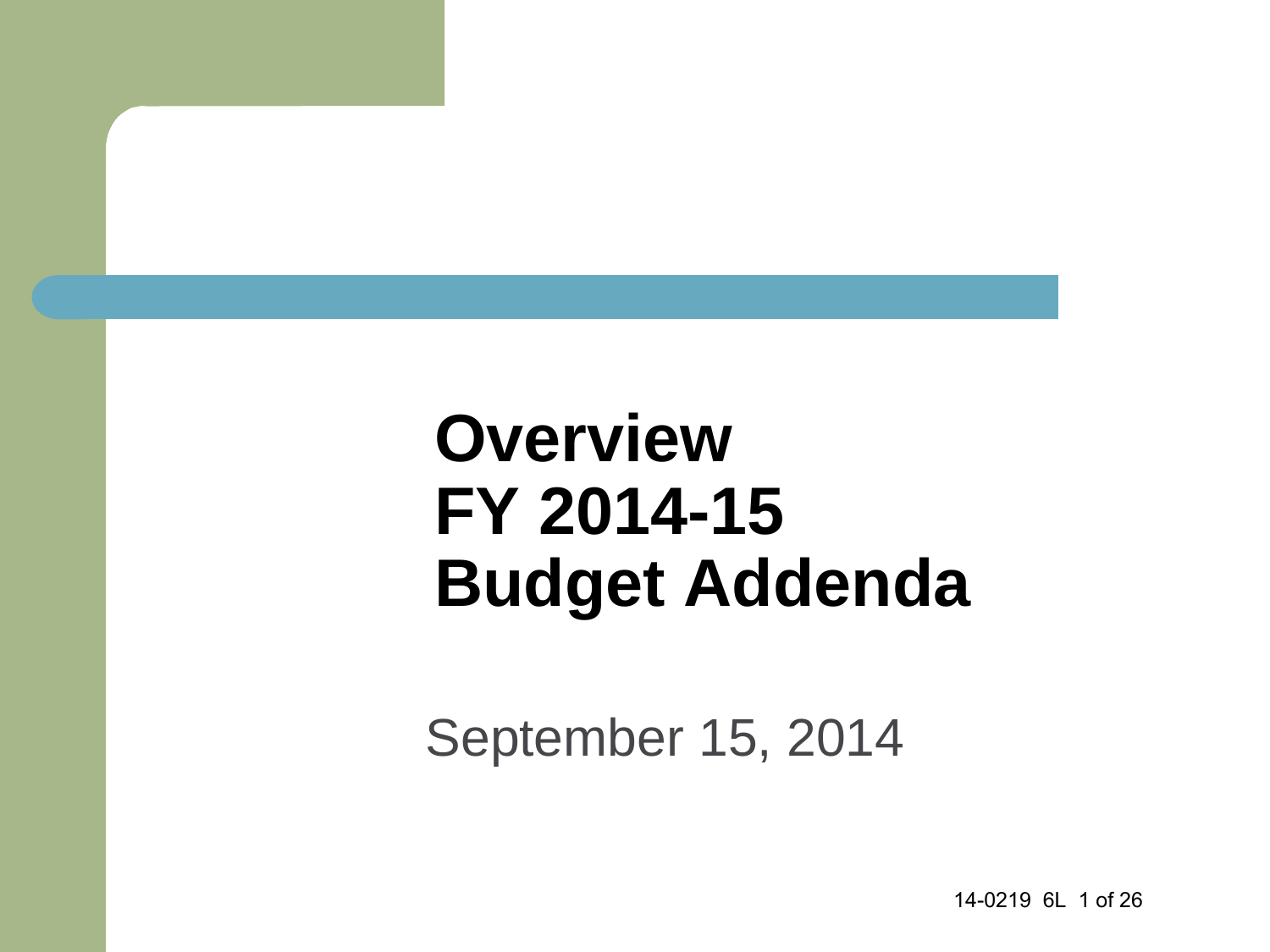## **Budget adoption process**

Board adopts the Recommended Budget in June after budget workshops



Books close in late August. Departments submit budget changes based on revised fund balance and encumbrance carryover balances

Budget hearings held in September. Board approves changes to the Recommended Budget and adopts Budget Resolution by the end of the month.

14-0219 6L 2 of 26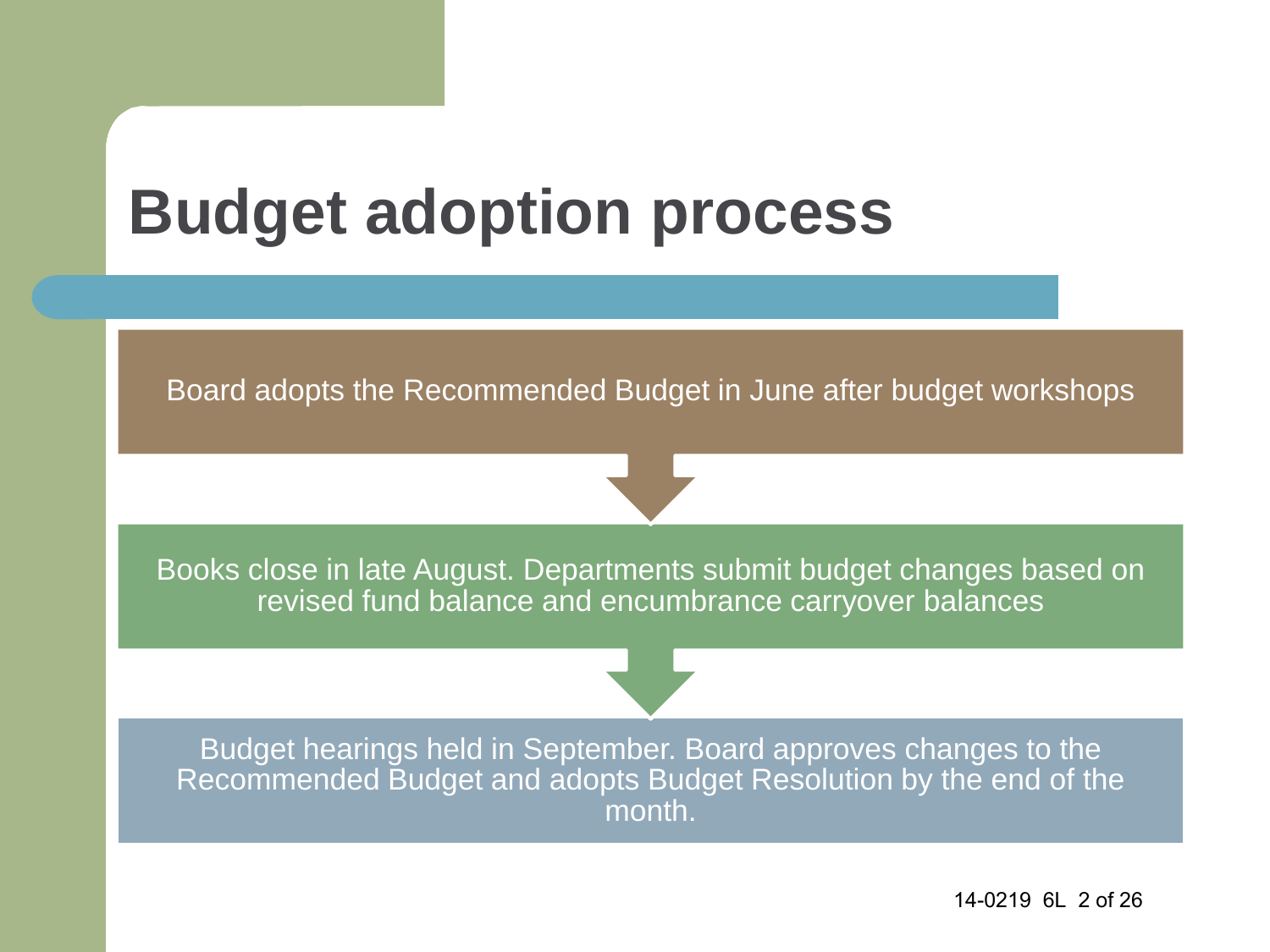#### **How the budget is used**

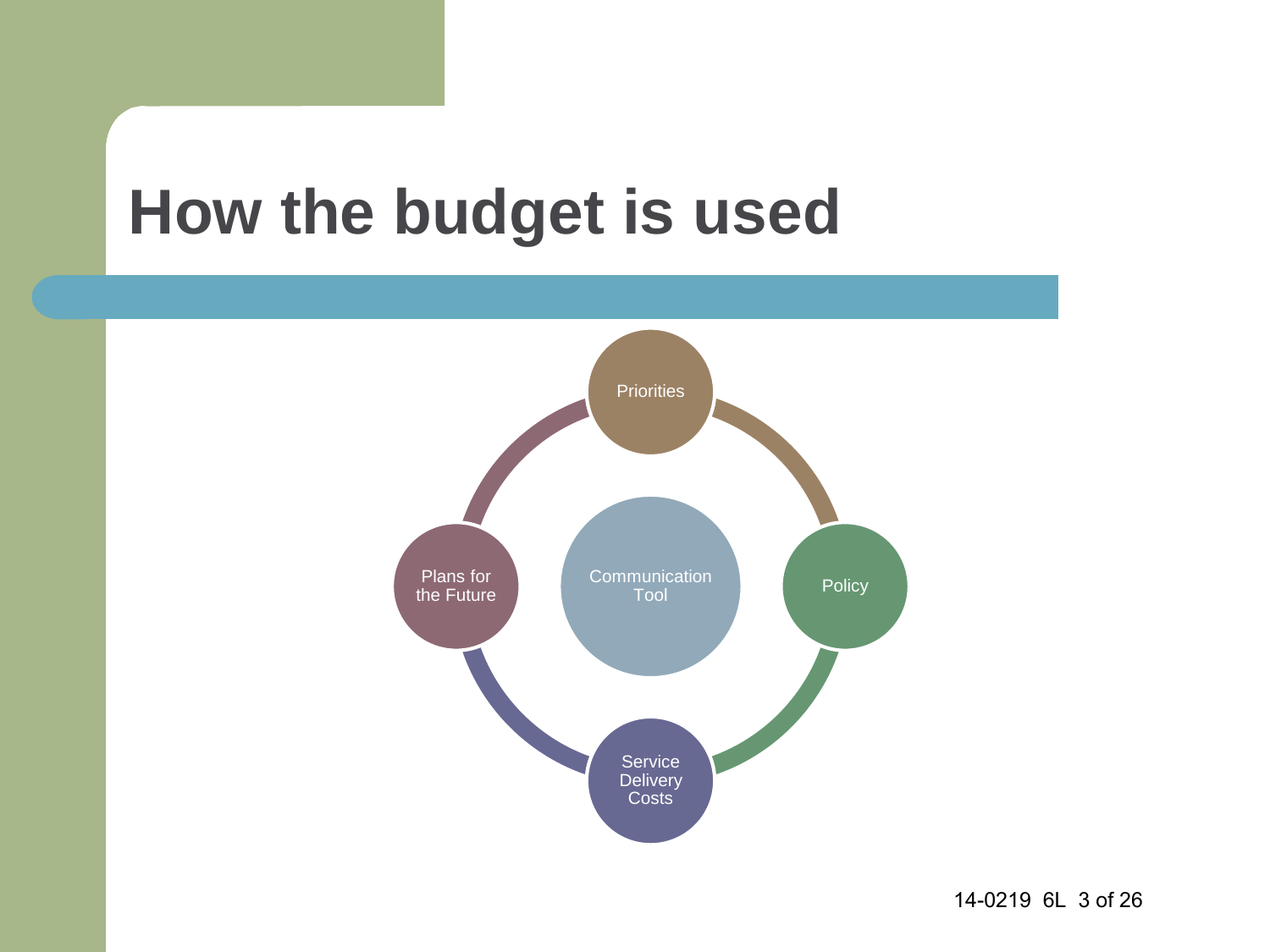# **Primary Policy Tool**

- Budget discussions are continuous
- As we work on Strategic Planning we want to make program and policy decisions first and then match the budget to those decisions
- The Budget is based on the Investment Strategy the Board has adopted
- The Budget is based on the policies of:
	- **Spend Conservatively**
	- **Invest Wisely**
	- **Be Flexible**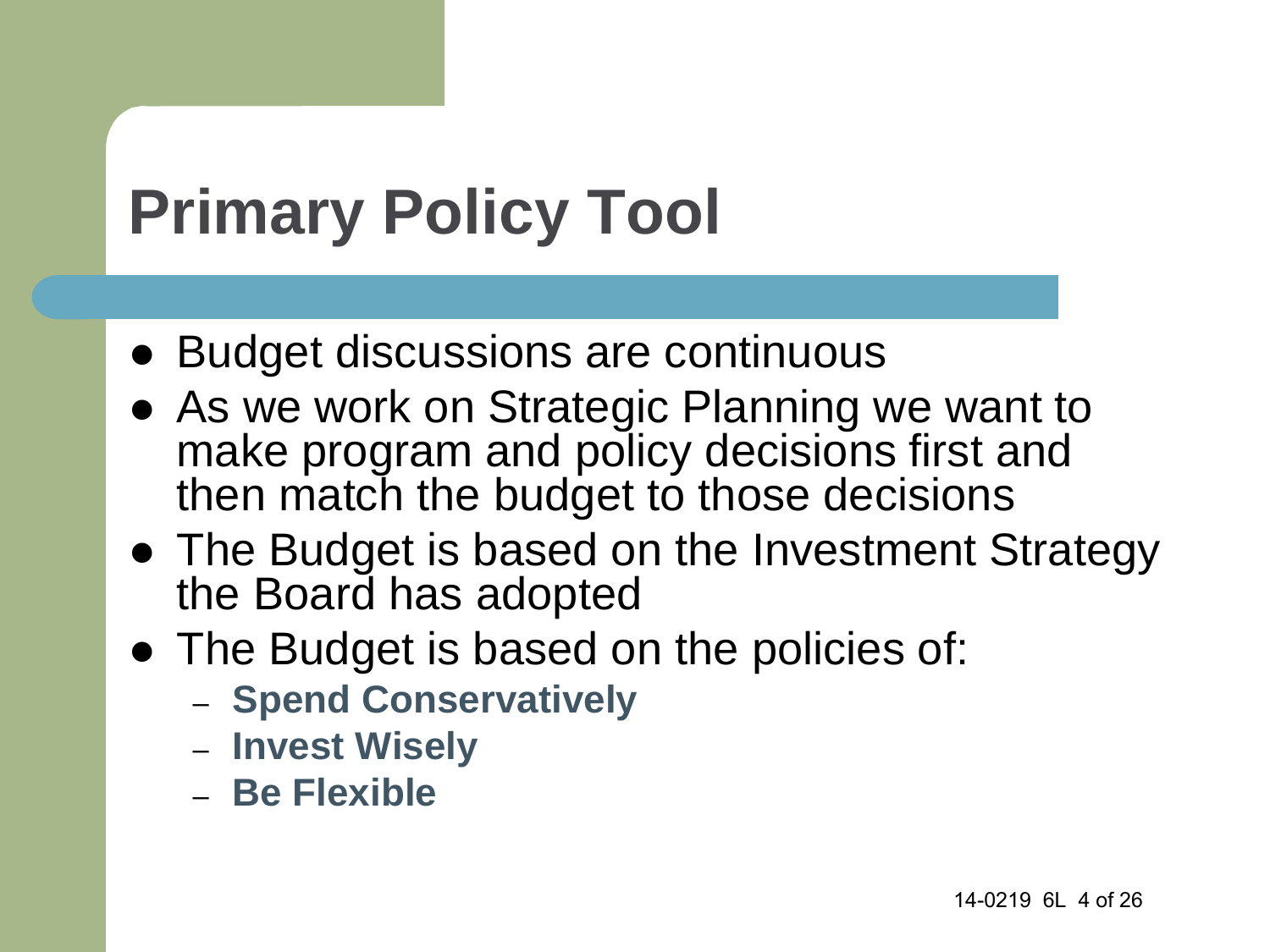# **Our Budget Challenge**

- Significant cash investments in Facilities, Investment Technology and Employees
- Year end fund balance fell short of the projection by approximately \$3.5M
- Salary and benefit increases went into effect after the Recommended Budget was approved for a total increase of \$1.2M
- New facilities investments related to deferred maintenance of approximately \$800K 14-0219 6L 5 of 26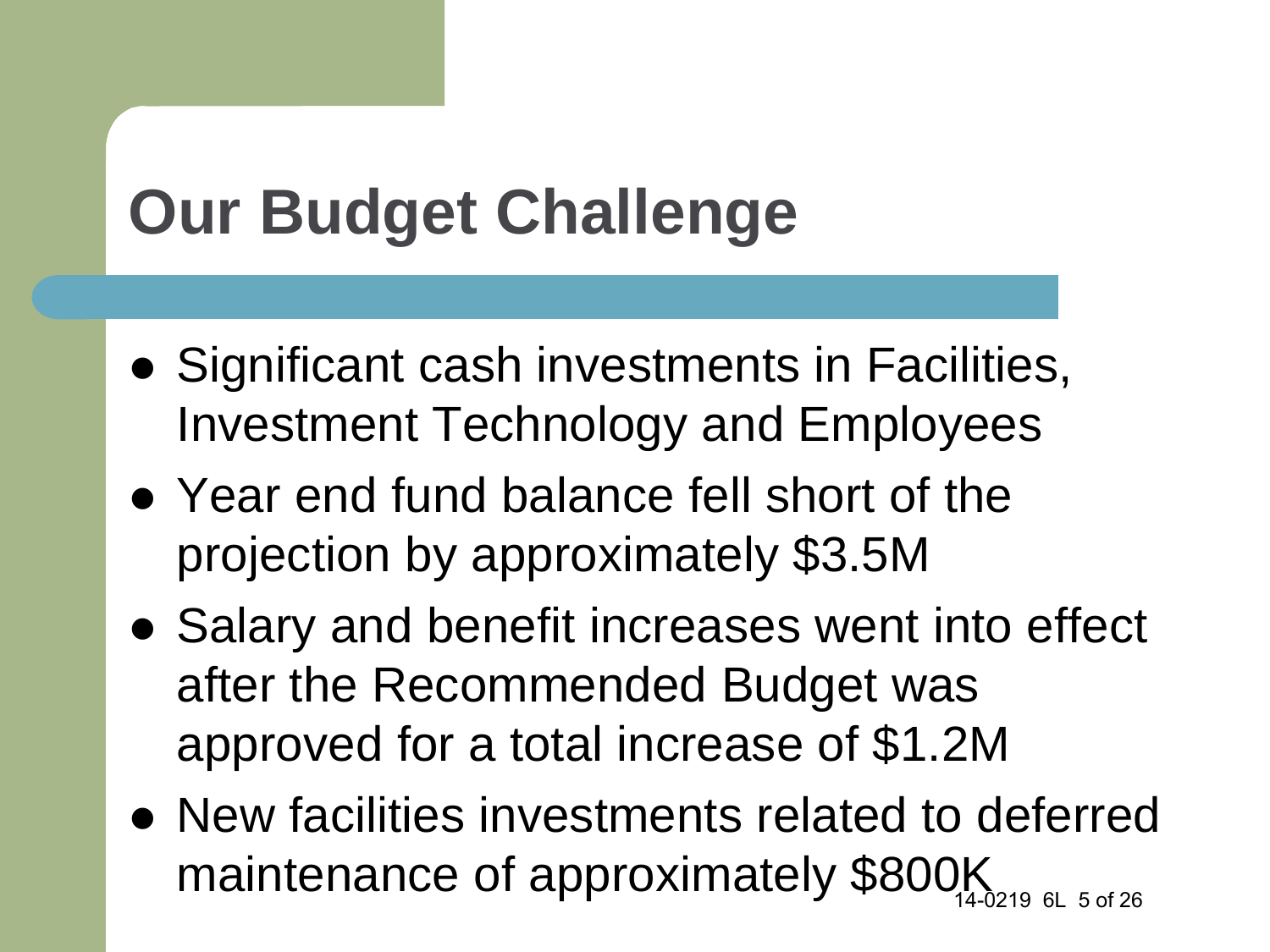#### **CAO Recommendations to Balance the Budget**

- No increase to the General Reserve
- \$663K decrease to Contingency
- No new positions or new purchases
- Forced 3% Salary Savings across all General Fund departments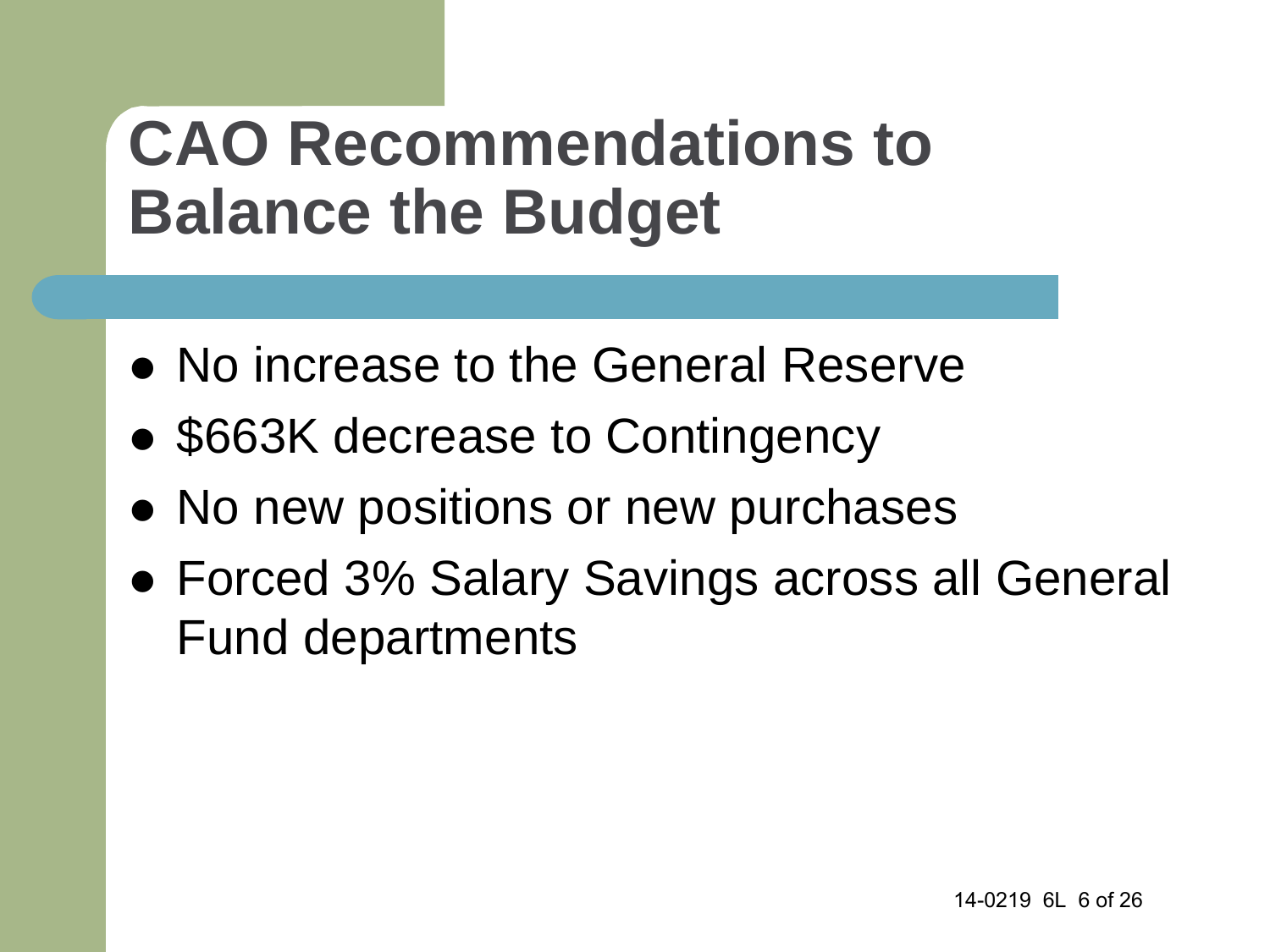# **Salary Savings**

- 3 Year historical average is 8%
- Typically we see departments return large "savings" at the end of the year which increases our available fund balance
- CAO is recommending a 3% forced salary savings in FY 2014-15 to help balance the budget
	- Equals \$3.7M in General Fund savings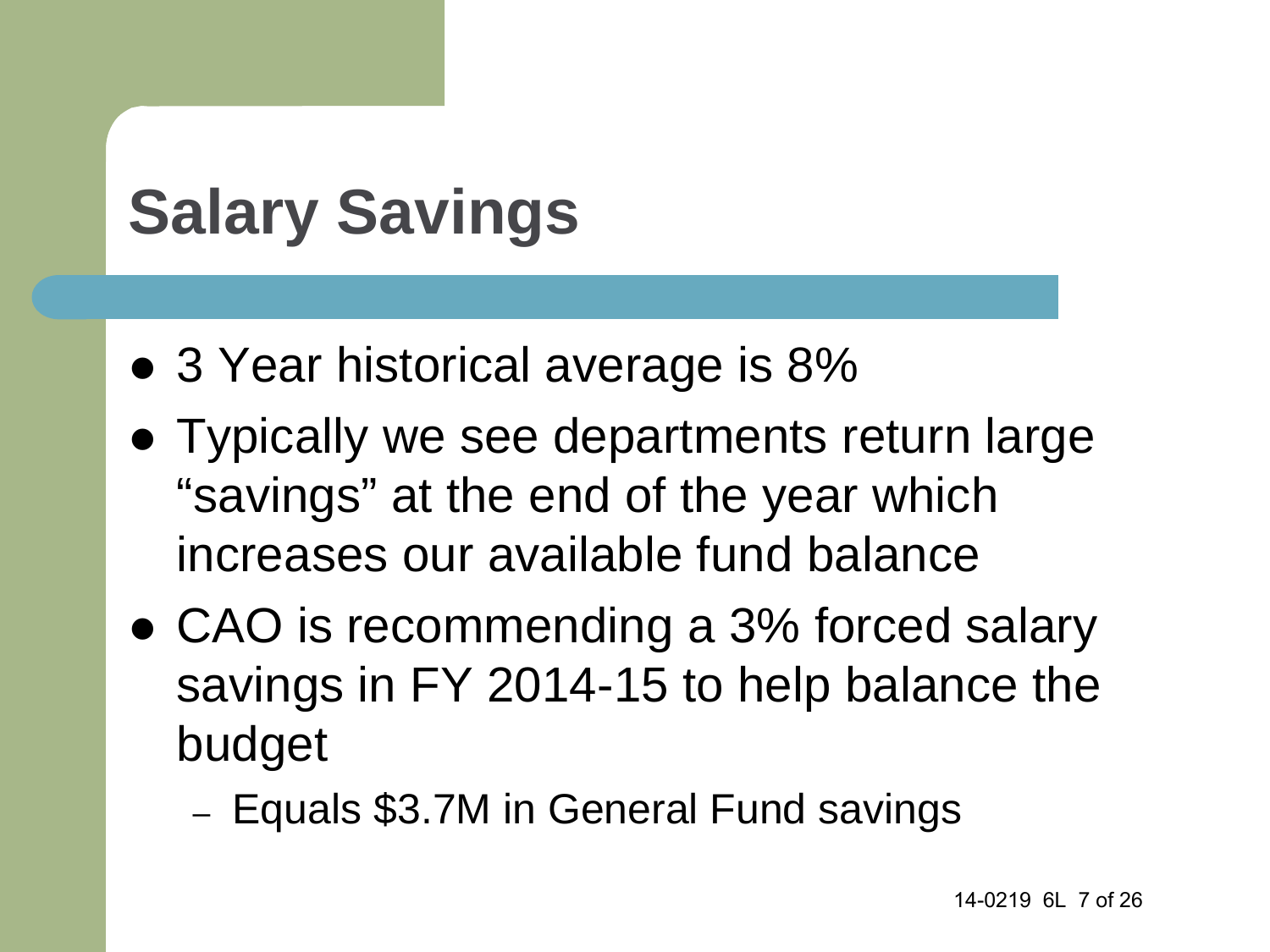## **Caution**

- Taking salary savings in the beginning of the year means that departments will return less "savings" at the end of the year
- Structural deficit currently projected becomes more real as there may not be additional fund balance to close the gap
- Strategic planning becomes vital to ensure that performance measures are met to reduce future year on-going costs and increase revenues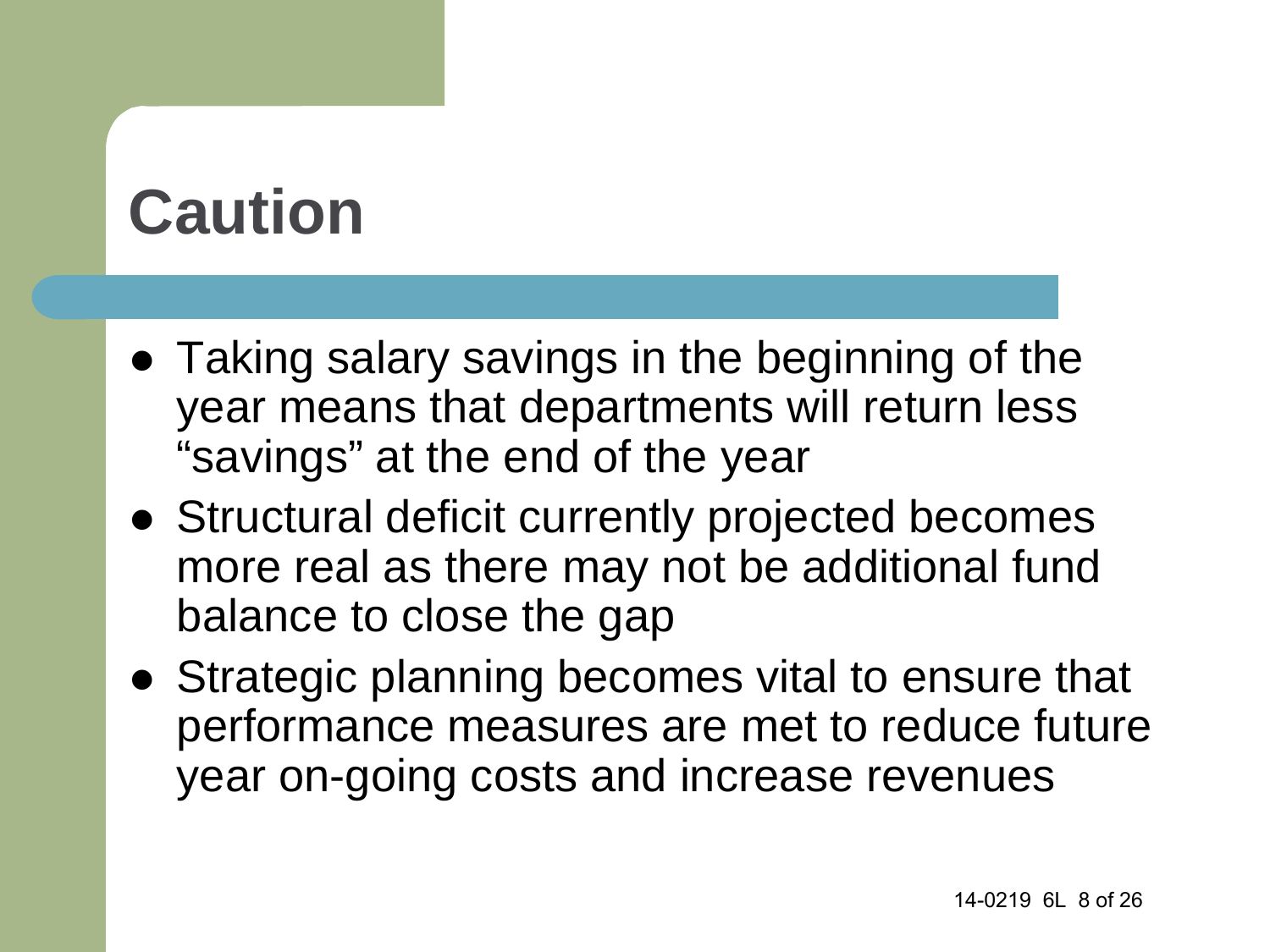

#### **Let's review the numbers**

14-0219 6L 9 of 26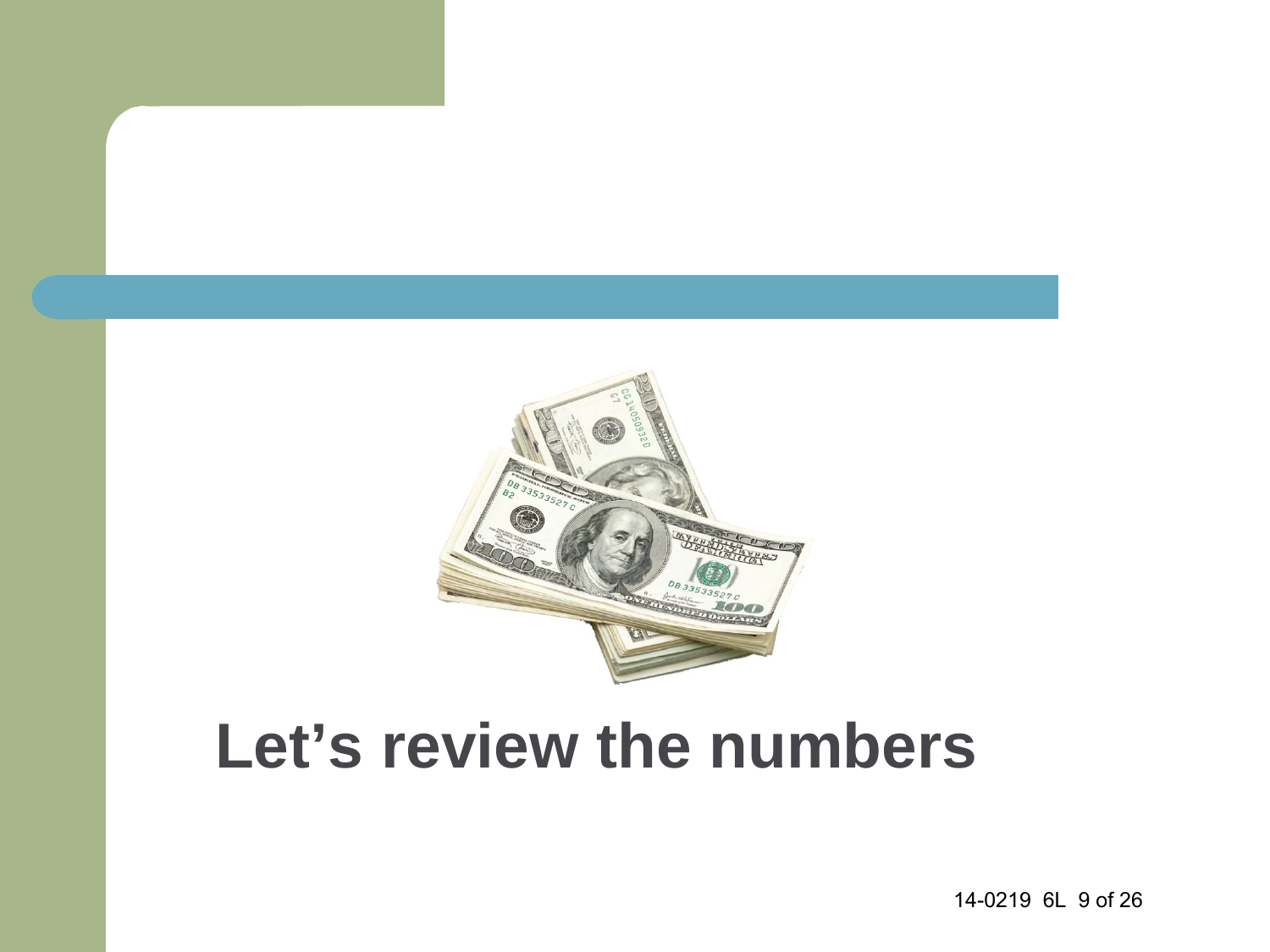#### **General Fund Fund Balance Calculation**

| <b>Summary of Fund</b><br><b>Balance Estimates</b> | <b>Projected</b><br><b>Change to</b><br><b>Fund Balance</b> | <b>Actual Change</b><br>to Fund<br><b>Balance</b> | <b>Variance</b> |
|----------------------------------------------------|-------------------------------------------------------------|---------------------------------------------------|-----------------|
| <b>Department Savings</b>                          | \$8,256,010                                                 | \$9,997,709                                       | \$1,741,699     |
| <b>Department 15 Savings</b>                       | 21,129,136                                                  | 21,520,160                                        | 391,024         |
| Department 15 Revenue                              | 4,140,510                                                   | 732,373                                           | (3,408,137)     |
| <b>Audit Adjustments</b>                           | O                                                           | (4, 855)                                          | (4, 855)        |
| Use of Designations                                | 2,239,438                                                   | O                                                 | (2,239,438)     |
| <b>Total Fund Balance</b>                          | \$35,765,094                                                | \$32,245,387                                      | (\$3,519,707)   |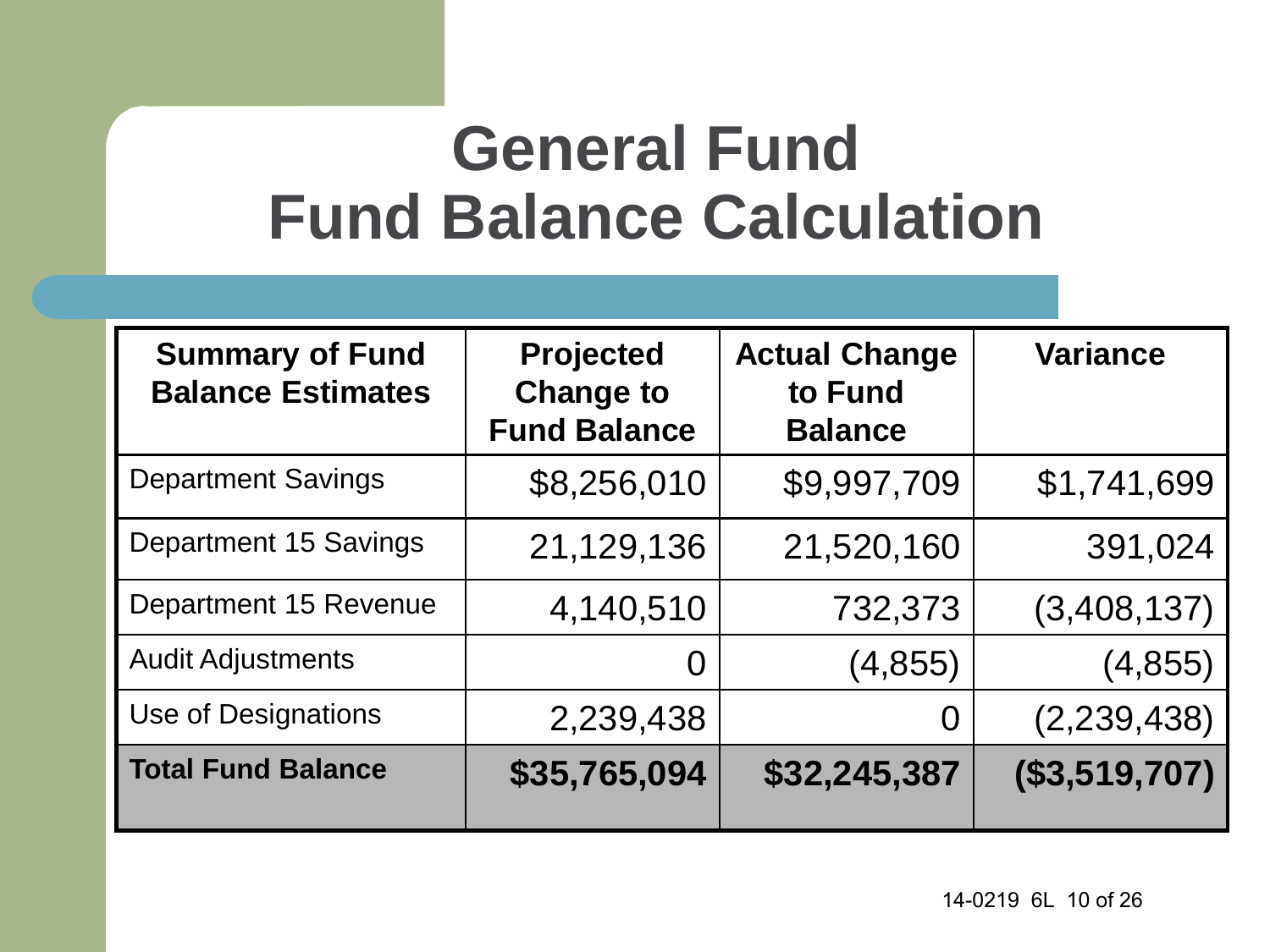# **Department Savings**

- Salary savings due to staff vacancies
	- Total salary savings of approximately \$12M or 9%
- Savings in services and supplies
	- \$615K of savings in services and supplies are due to carry-over appropriations for items not received in FY 2013-14. These appropriations are "re-budgeted" in FY 2014-15
- Some of these "savings" are offset by reduced revenues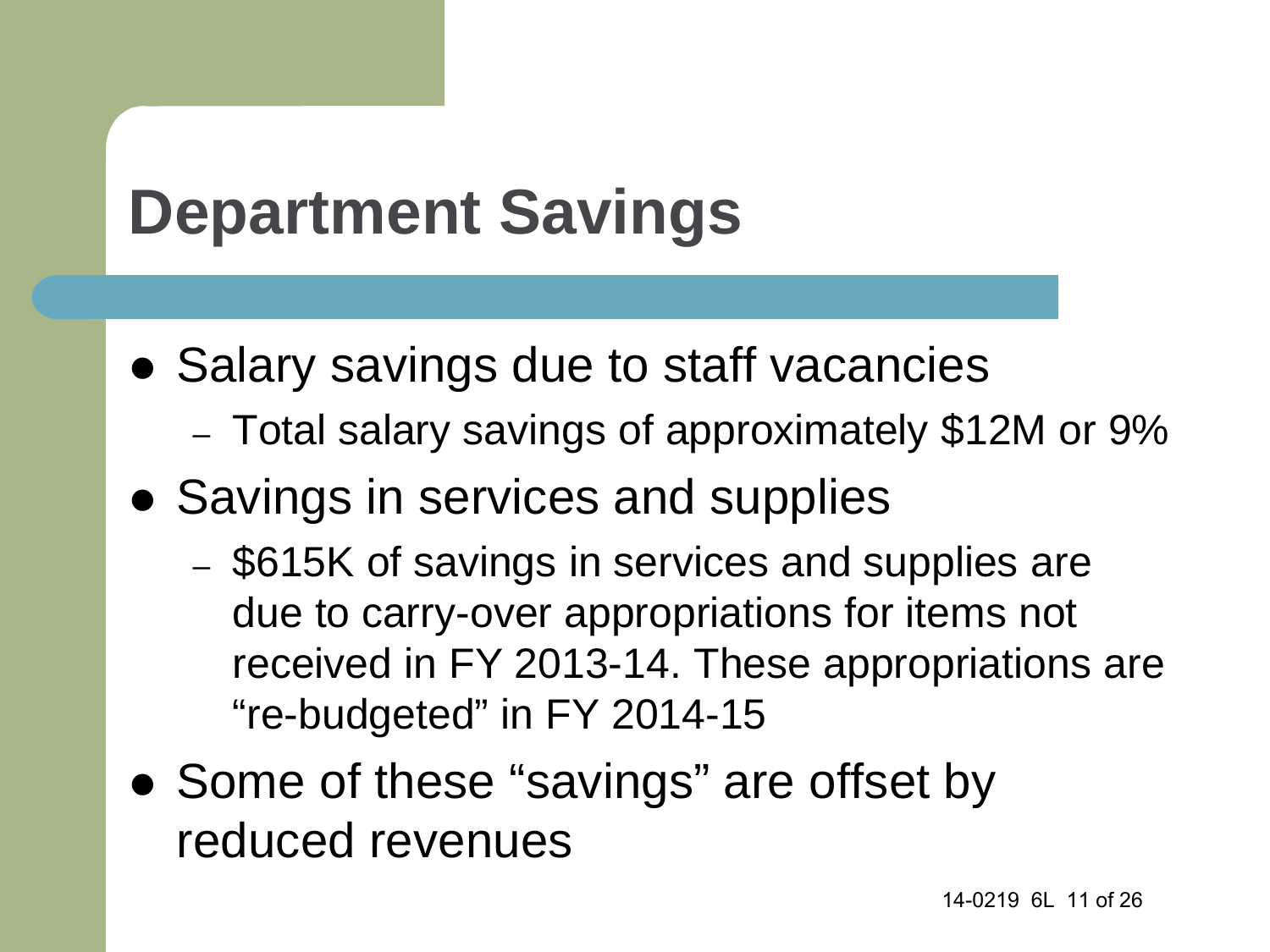## **Department 15**

- \$391K savings adding to fund balance
- Revenue shortfalls totaling \$3.4M
	- Taxes \$2M (Property & Sales Tax)
	- A87 Charges \$1.7M
		- One-time hit due to Audit finding related to Information Technology charges in FY 2011-12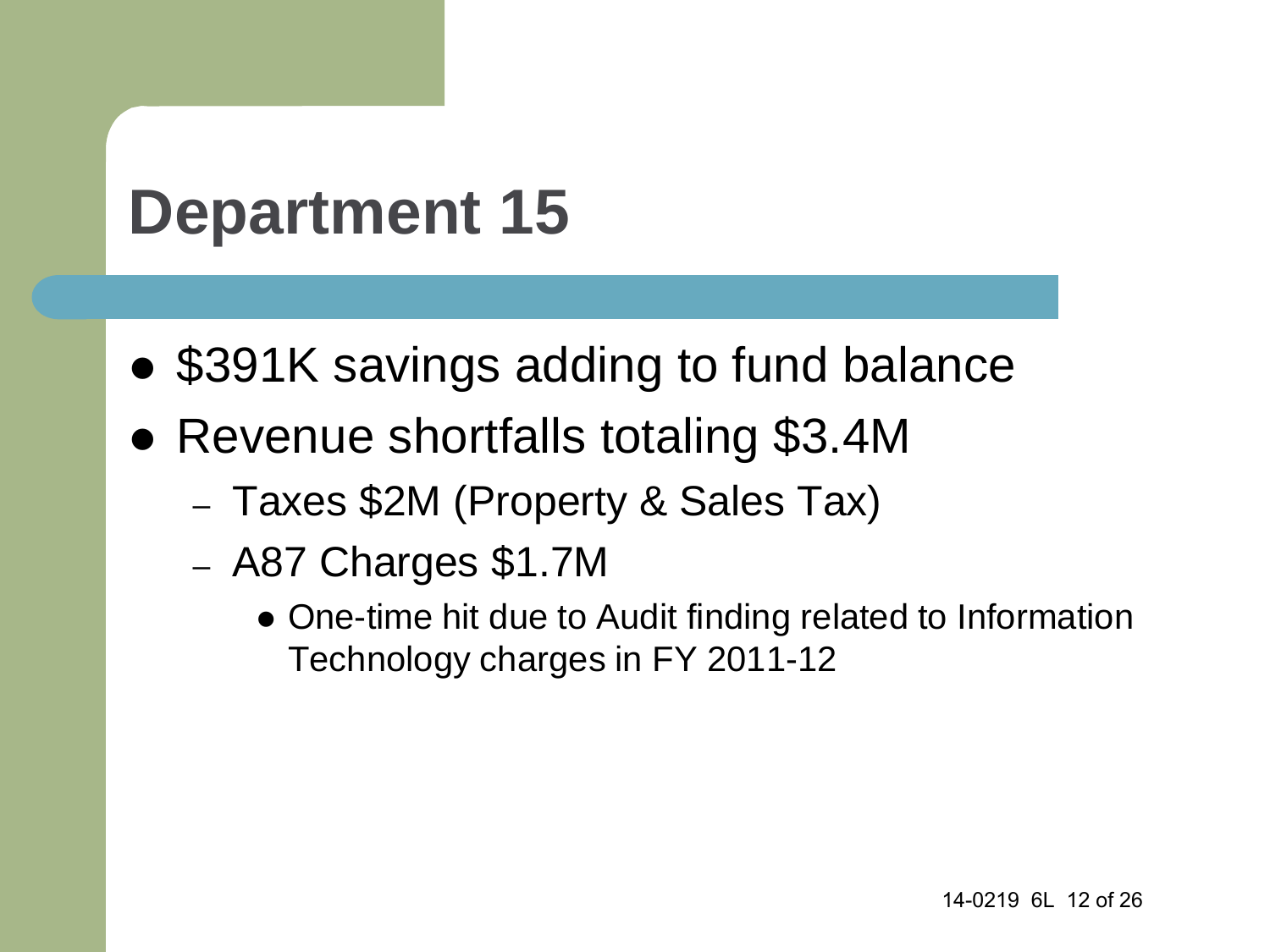## **Use of Designation for Capital Projects**

- Recommended budget included \$2.2M in use of fund balance designated for Capital Projects
- The revised Facilities Workplan required no additional use of fund balance due to carryover funding remaining at the end of FY 2013-14 and a revised project schedule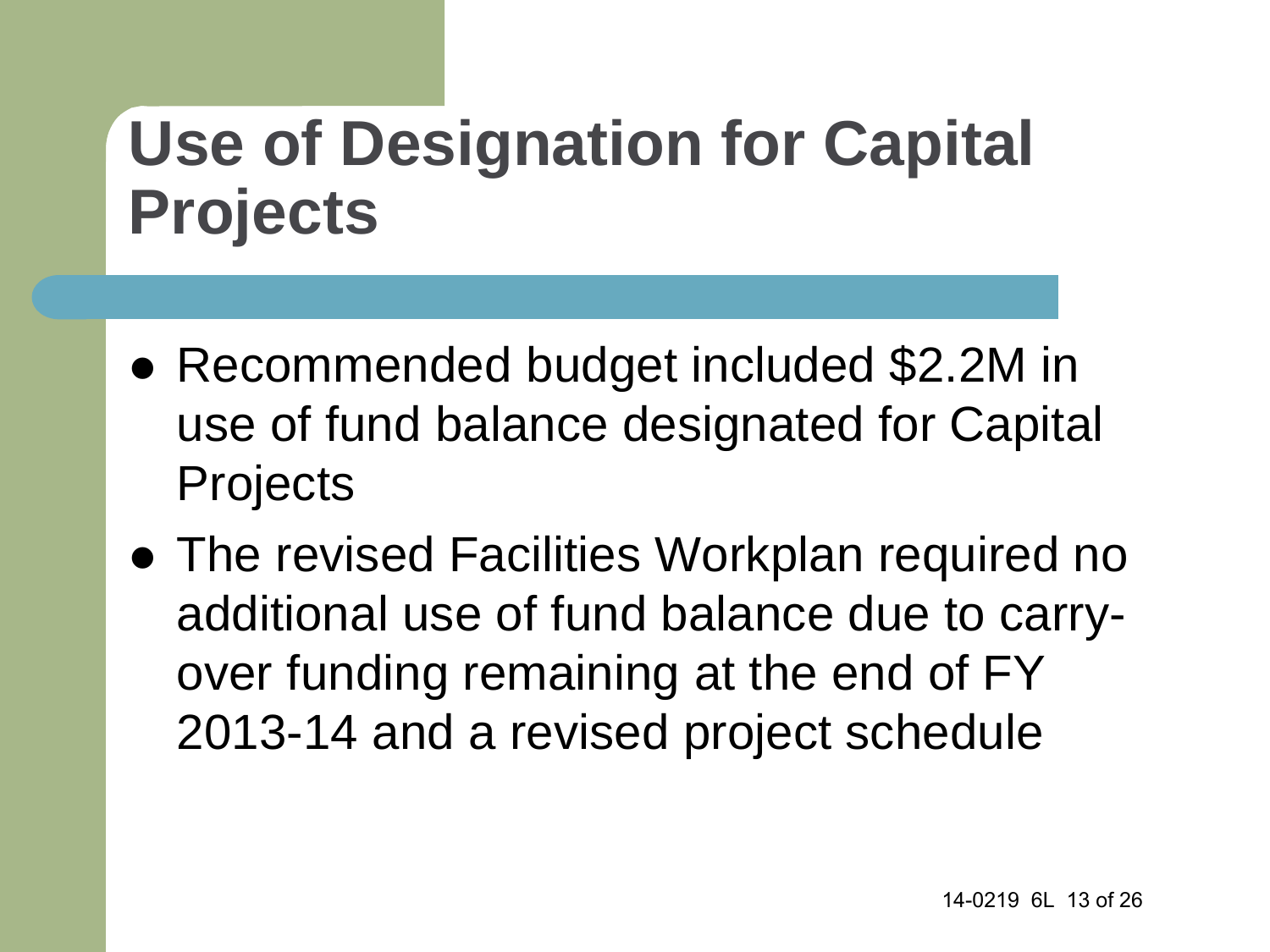#### **Other General Fund Addenda changes**

|                                           | Revenue     | Appropriations | <b>Net County</b><br>Cost |
|-------------------------------------------|-------------|----------------|---------------------------|
| <b>General Government</b>                 | (\$758,413) | \$429,087      | \$1,187,500               |
| Law & Justice                             | 1,220,276   | 2,530,260      | 1,309,984                 |
| Land Use & Development<br><b>Services</b> | 488,735     | 533,940        | 45,205                    |
| <b>Health &amp; Human Services</b>        | 2,426,411   | 3,352,150      | 925,739                   |
| Non-departmental                          | (2,920,957) | (2,621,691)    | 299,266                   |
| Total                                     | \$456,052   | \$4,223,746    | \$3,767,694               |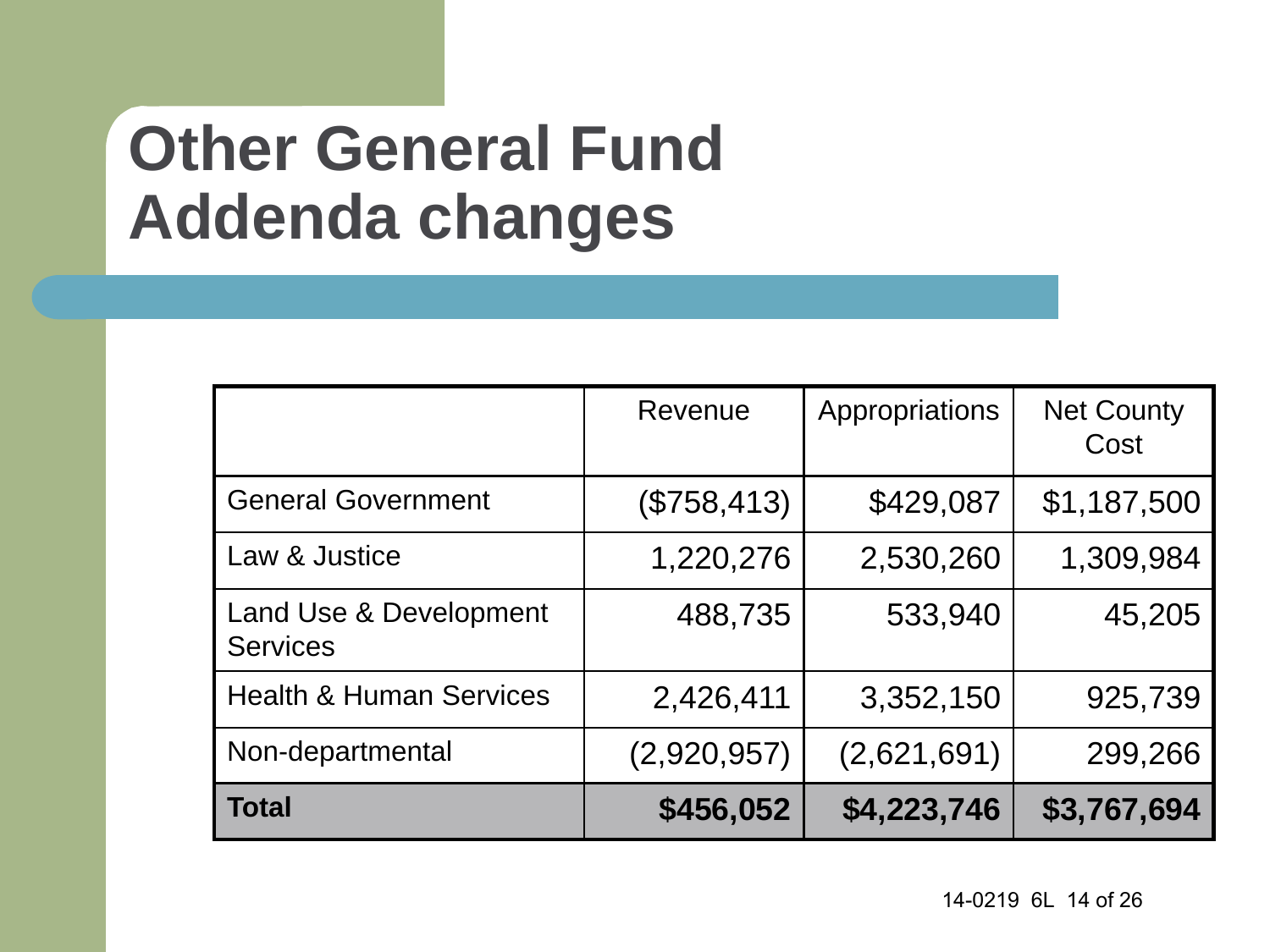## **Addenda changes to Dept 15**

- Revenue decrease of \$2.9M
	- Decreased fund balance of \$1.3M
	- Decreased fund balance related to Designation for Capital Projects of \$2.2M
	- Decreased sales tax \$685K
	- Decreased realignment \$239K (pass-thru)
	- Increased property taxes \$945K
	- Increased mandate reimbursement \$419K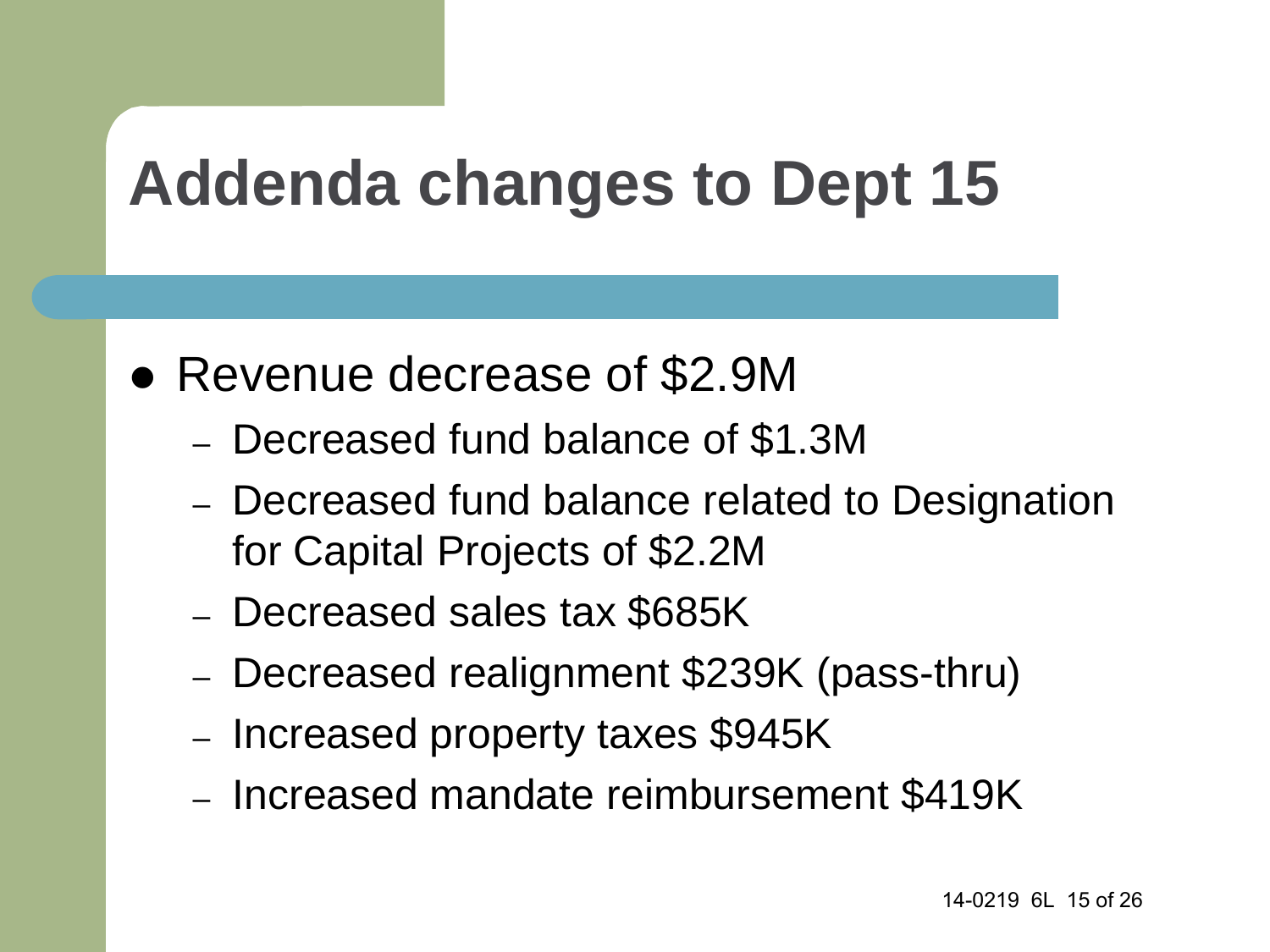## **Addenda changes to Dept 15**

- Appropriation decrease of \$2.6M
	- Decrease contingency \$663K
	- Decrease additional funding of General Reserve \$739K
	- Decrease General Fund contribution to Accumulative Capital Outlay Fund \$1.7M
	- Increase GF contribution to Housing, Community and Economic Development (HCED) \$173K
	- Add RCD funding \$148K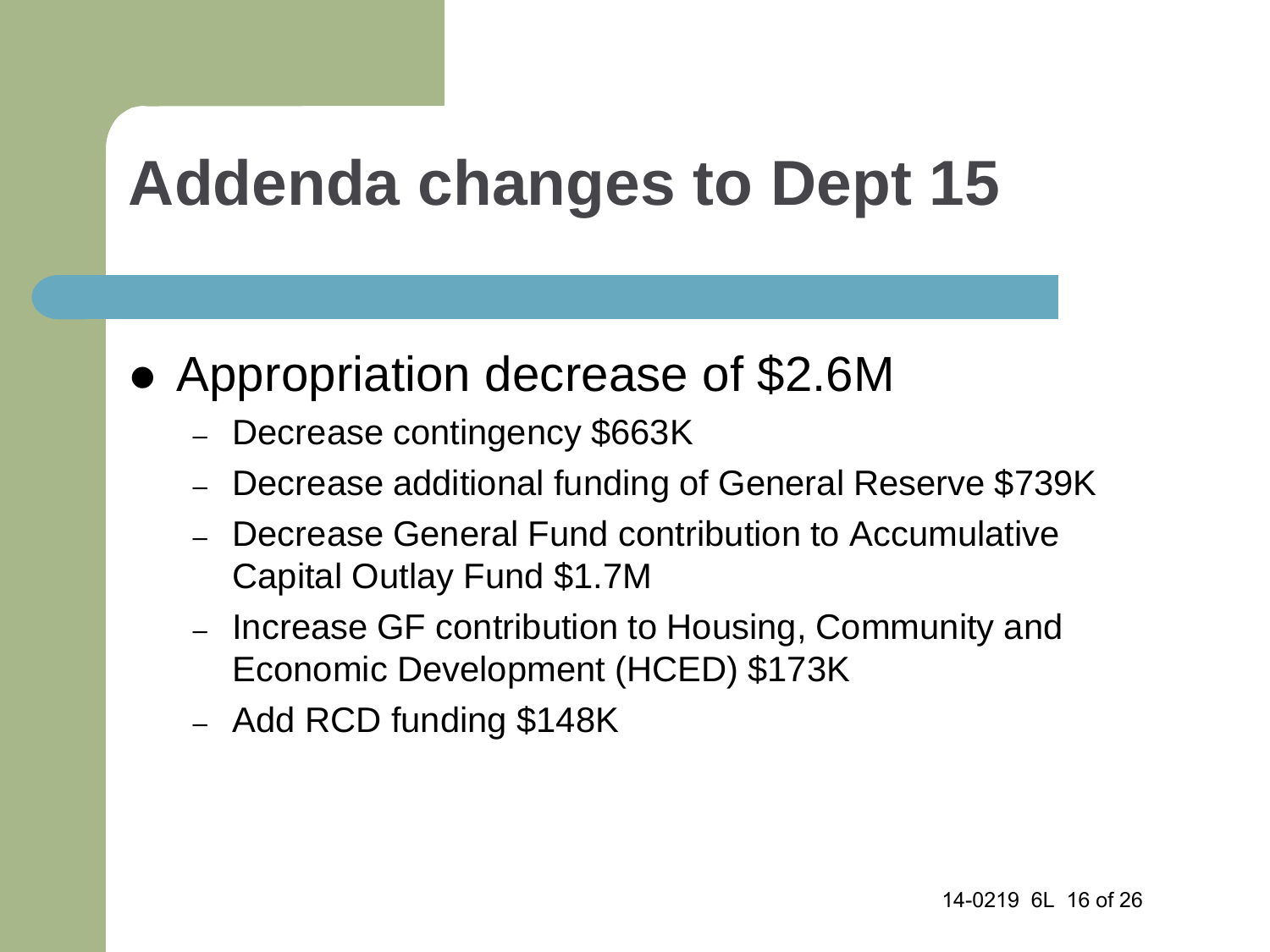#### **Non General Fund Significant Changes – Increase of \$50M**

- Road Fund \$21.5M primarily related to increased Capital Improvement Program (CIP)
- Countywide Special Revenue funds \$16.5M primarily fund balance adjustments due to DOT CIP
- Public Health \$4.3M primarily fund balance adjustment
- Mental Health \$2.7M primarily fund balance adjustment
- Economic Development \$2.9M due to addition of Housing Community Economic Development (HCED) function from Human Services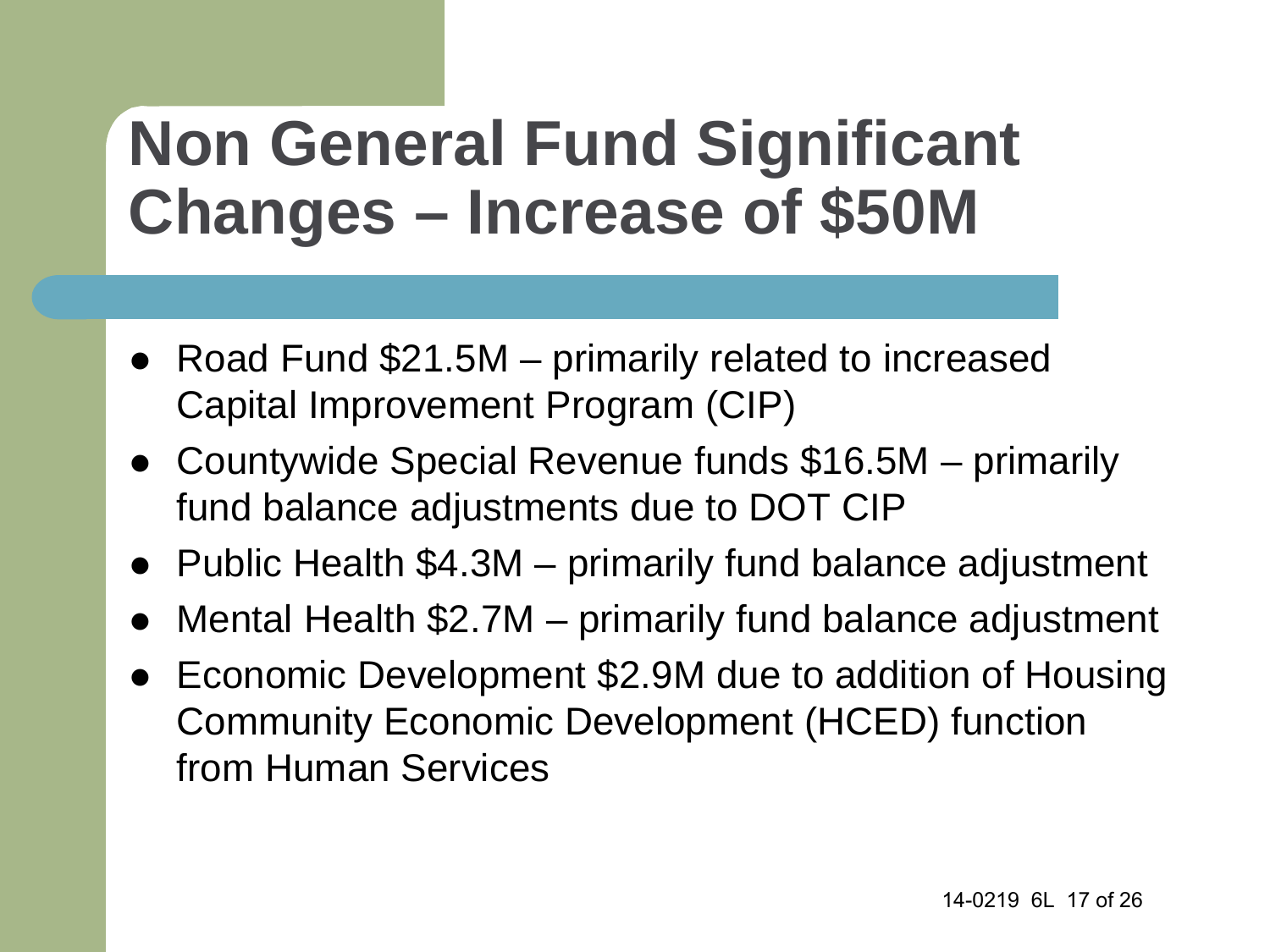#### **Reserve**

|                                                          | Recommended  | Addenda      | Change      |
|----------------------------------------------------------|--------------|--------------|-------------|
| <b>General Reserve</b>                                   | \$10,741,788 | \$10,002,422 | (\$739,366) |
| <b>Designated Reserve for</b><br><b>Capital Projects</b> | 4,876,355    | 7,480,174    | 2,603,819   |
| <b>Total</b>                                             | \$15,618,143 | \$17,482,596 | \$1,864,453 |

General Reserve Equals 4.6% of adjusted GF appropriations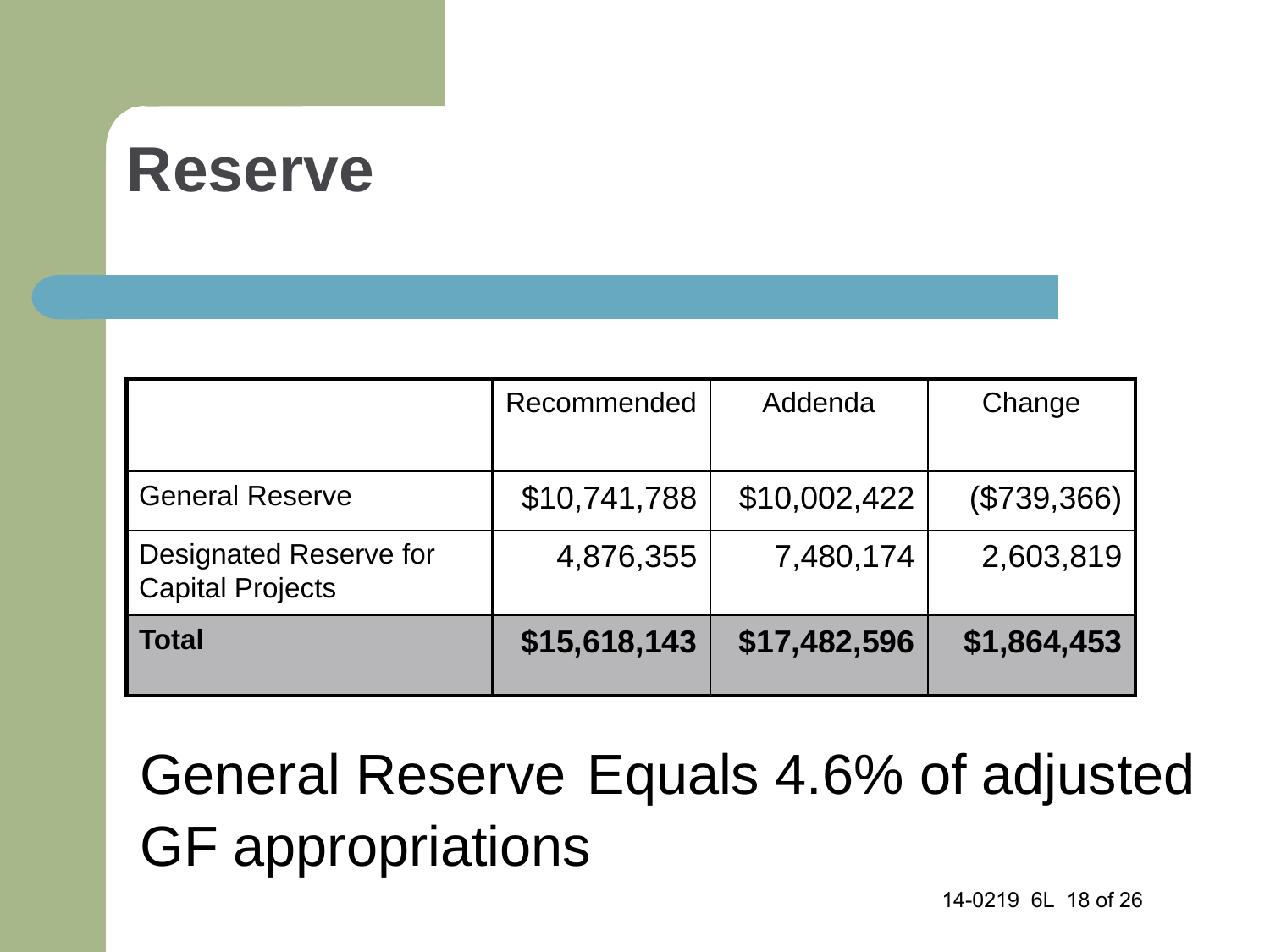# **Contingency**

- Standard Contingency recommendation is 3% of adjusted General Fund appropriations
- Recommended budget included \$6,450,000
	- \$877,500 was allocated during the budget workshop reducing this to \$5,572,500
- Addenda includes \$4,909,368
	- \$663,132 reduction to balance budget
		- Offset's one-time costs of retroactive salary adjustments and a portion of one-time revenue decreases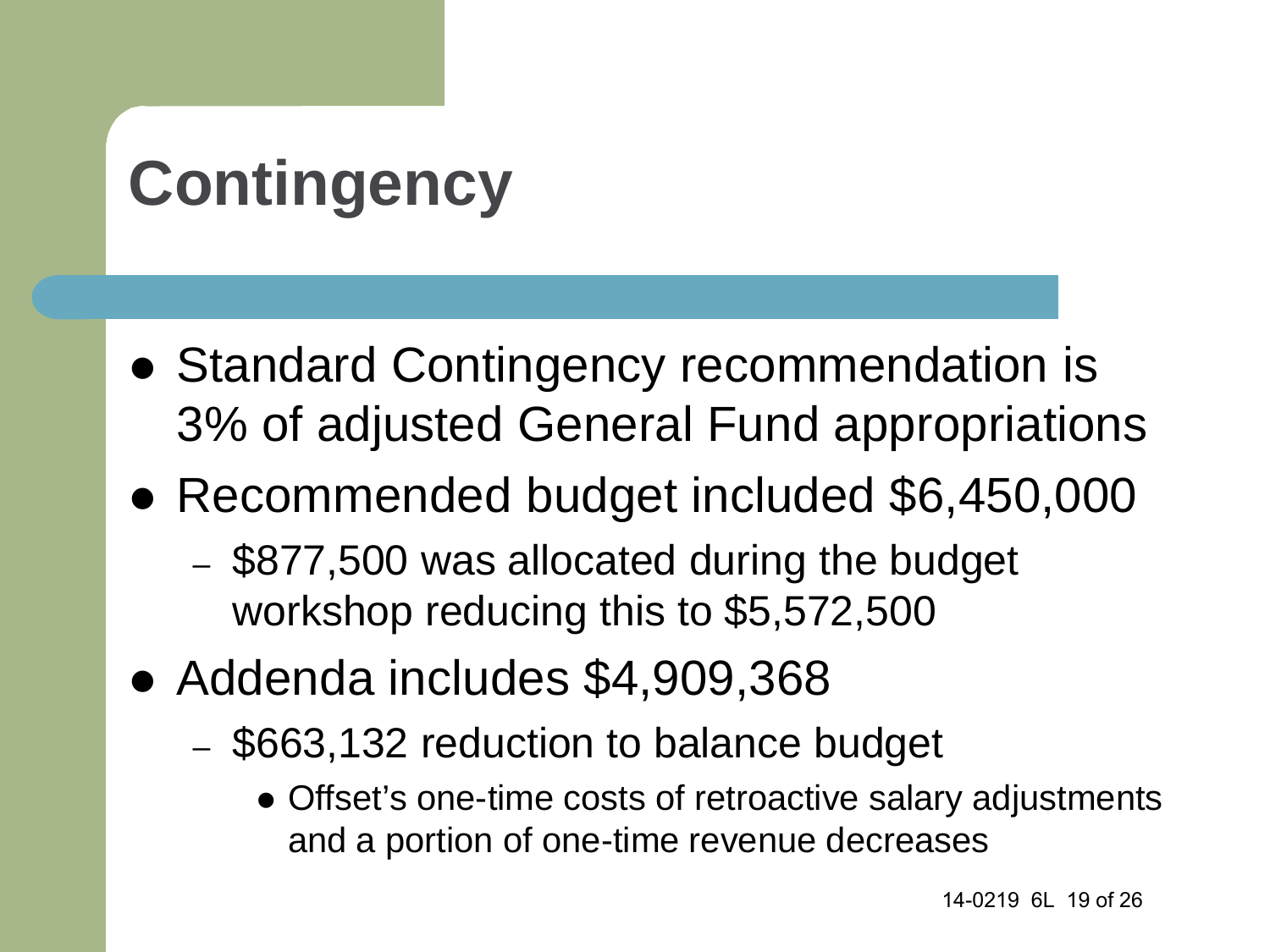# **5 year projection**

- 5 year projection shows a structural deficit each year
- Fund balance includes \$2M in department savings each year as well as savings related to the investment strategy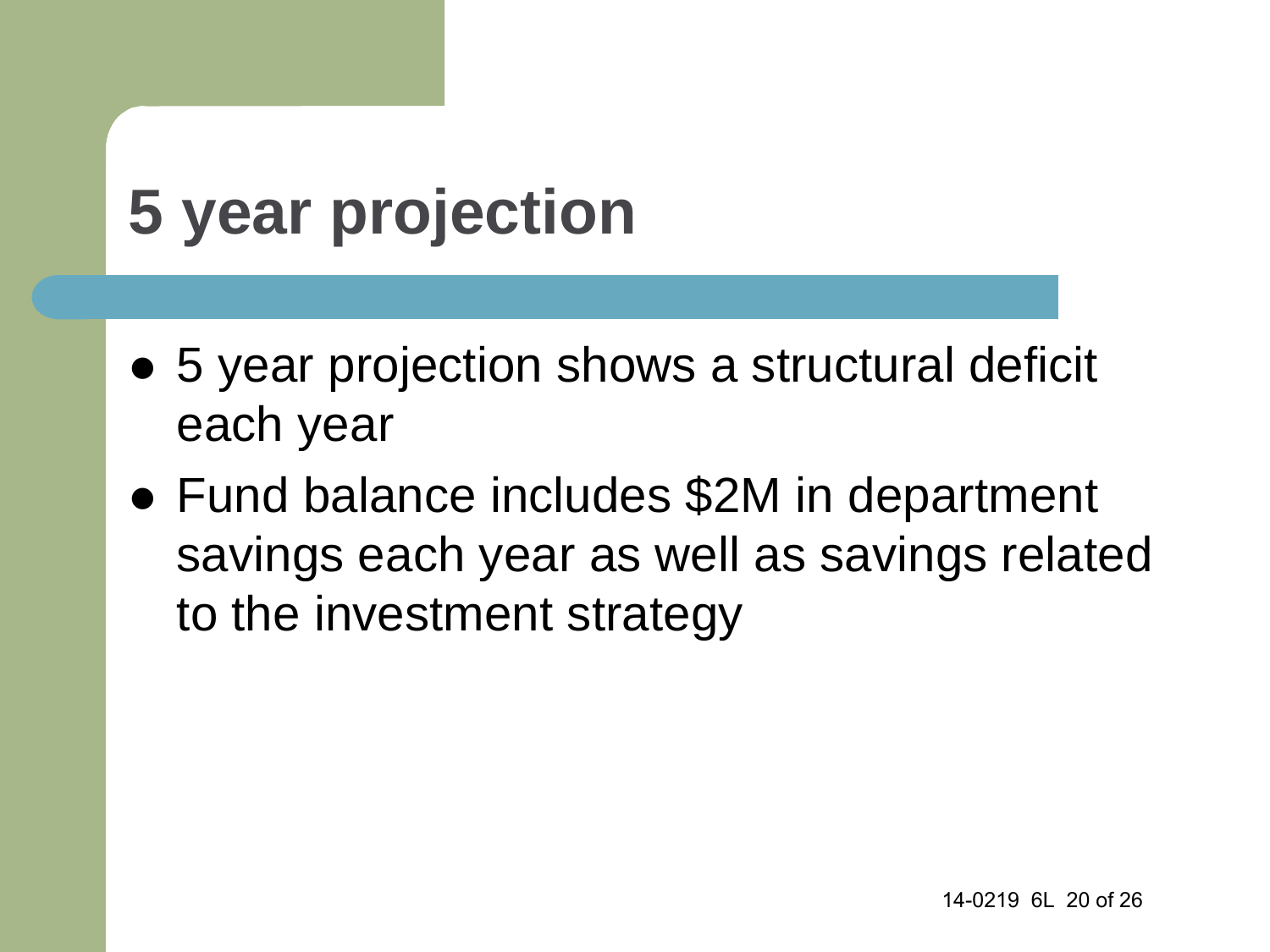## **5 Year Addenda changes**

- All discretionary revenues were adjusted to reflect FY 2013-14 actuals
- Property taxes were increased from 2% growth to 5% growth
- Departmental revenues and appropriations have been adjusted based on addenda changes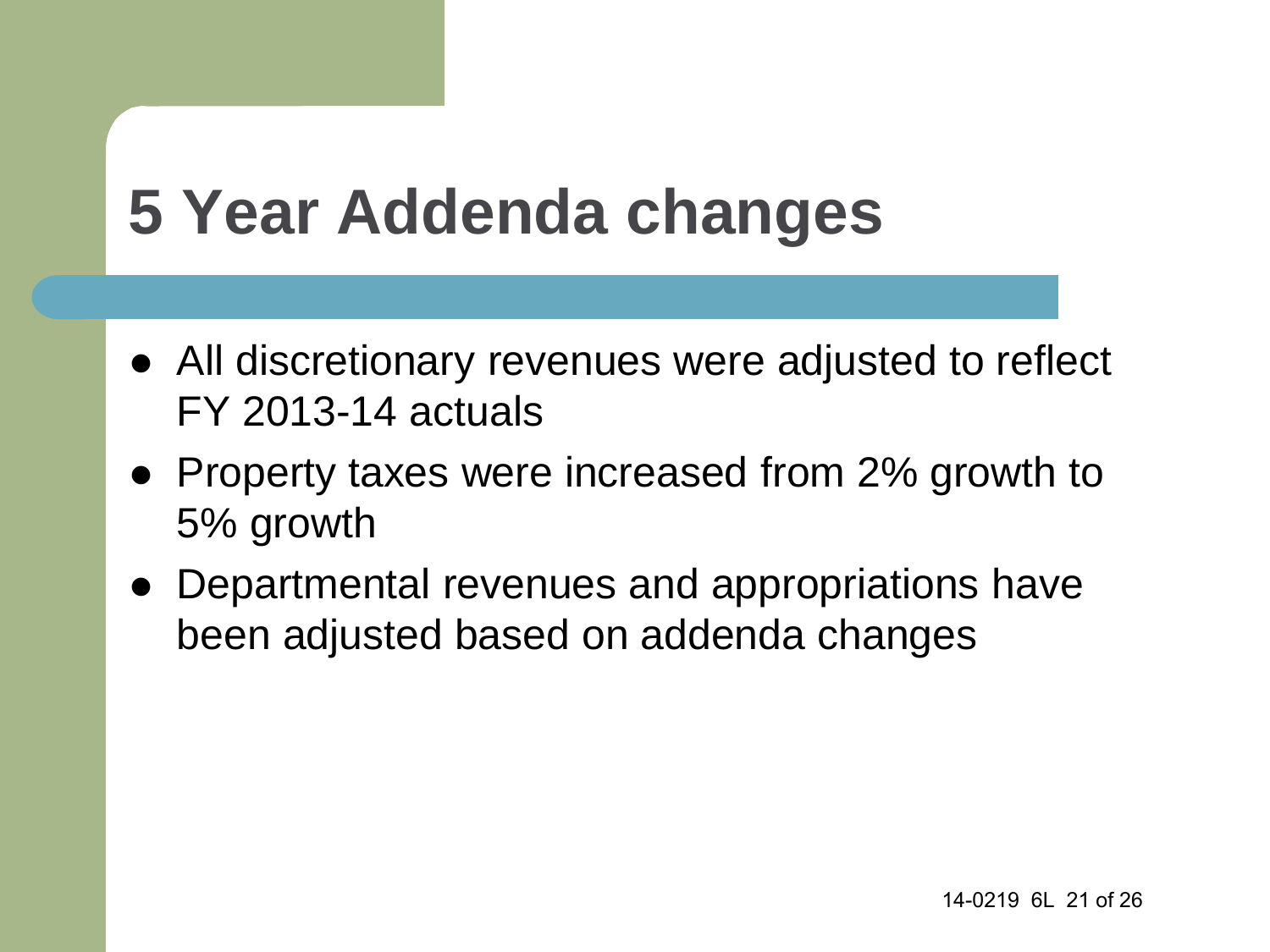#### **5 Year Projection as of September 11, 2014**

|                    | <b>FY</b>      | <b>FY</b>      | <b>FY</b>      | <b>FY</b>      | <b>FY</b>           |
|--------------------|----------------|----------------|----------------|----------------|---------------------|
| <b>Recommended</b> | 2014-2015      | 2015-2016      | 2016-2017      | 2017-2018      | 2018-2019           |
| <b>Revenues</b>    | 254,356,517    | 234,386,645    | 243,048,621    | 251,194,908    | 256,530,897         |
| Appropriations     | 254,356,517    | 246,878,125    | 255,909,670    | 265,204,995    | 274,830,740         |
| <b>Total</b>       | $\overline{0}$ | (12, 491, 480) | (12,861,049)   | (14,010,087)   | (18, 299, 843)      |
|                    |                |                |                |                |                     |
| <b>Addenda</b>     |                |                |                |                |                     |
| <b>Revenues</b>    | 254,812,568    | 240,368,440    | 253, 142, 409  | 264,033,412    | 272,297,031         |
| Appropriations     | 254,812,568    | 257,403,643    | 265,615,190    | 275,292,528    | 285,314,826         |
| Total              | $\overline{0}$ | (17, 035, 203) | (12, 472, 781) | (11, 259, 116) | (13,017,795)        |
|                    |                |                |                |                |                     |
| <b>Variance</b>    |                |                |                |                |                     |
| <b>Revenues</b>    | 456,051        | 5,981,795      | 10,093,788     | 12,838,504     | 15,766,134          |
| Appropriations     | 456,051        | 10,525,518     | 9,705,520      | 10,087,533     | 10,484,086          |
| <b>Total</b>       | $\overline{0}$ | 4,543,723      | $-388,268$     | $-2,750,971$   | $-5,282,048$        |
|                    |                |                |                |                | 14-0219 6L 22 of 26 |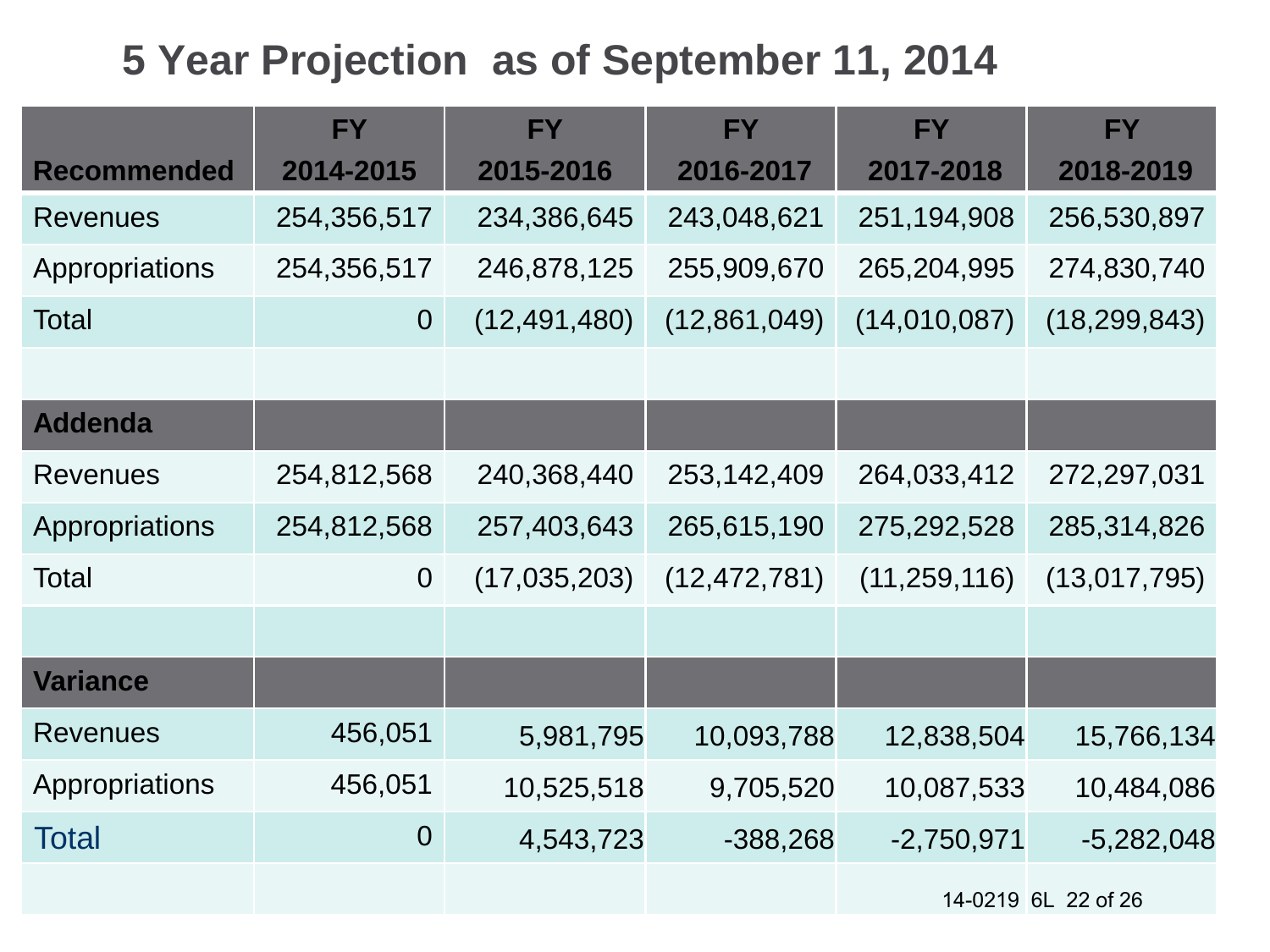#### **Remember…..**

- Future year shortfalls are primarily structural
	- Related to insufficient revenue to fund ongoing operational expenses
- Use of one-time revenue or one-time savings to fund on-going operational expenses will not help future year deficit, but will only "buy time"
- The County's biggest on-going expense is salaries and benefits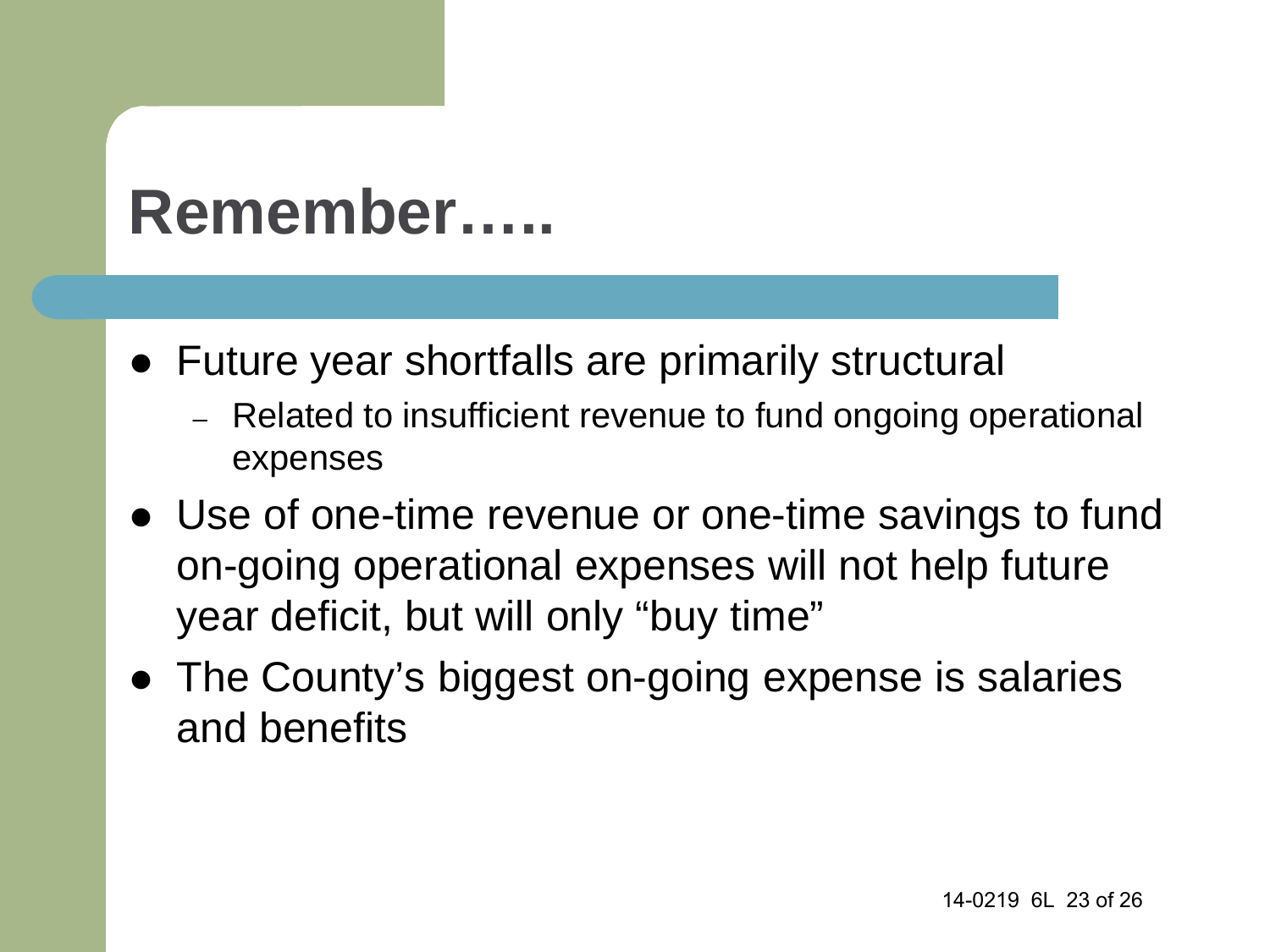## **Balanced Budget**

 For any items that the Board wishes to add to the budget, something must come out of the budget or a new funding source must be identified

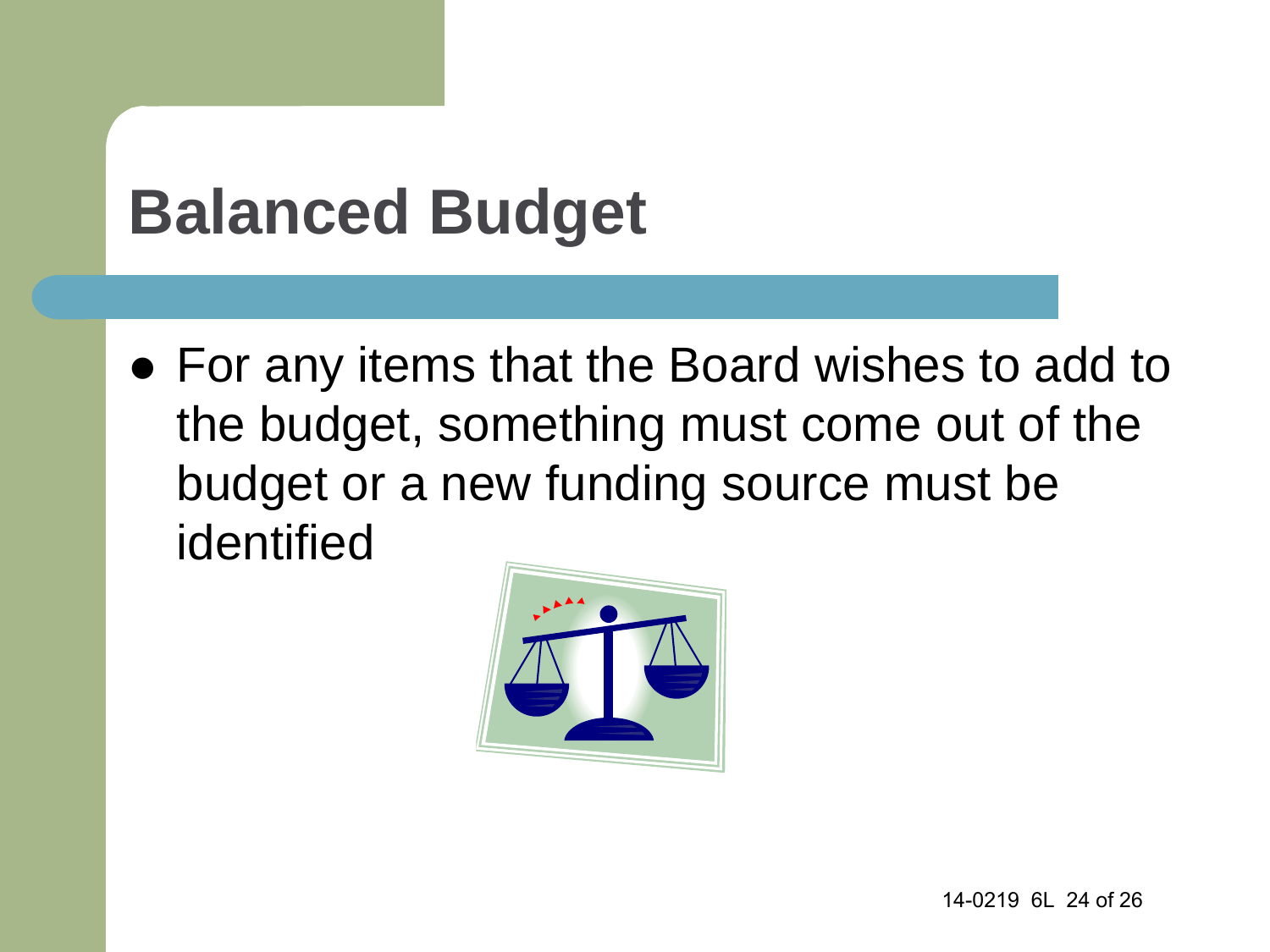# **Next steps**

- Monday a.m.
	- Presentations on Investment areas
- Monday p.m.
	- Department presentations
- Wednesday
	- Review of parking lot items
	- Additional discussion of future year projections
	- Strategic planning
	- $-$  Board recommendations for Adopted Bug 14-0219 6L 25 of 26